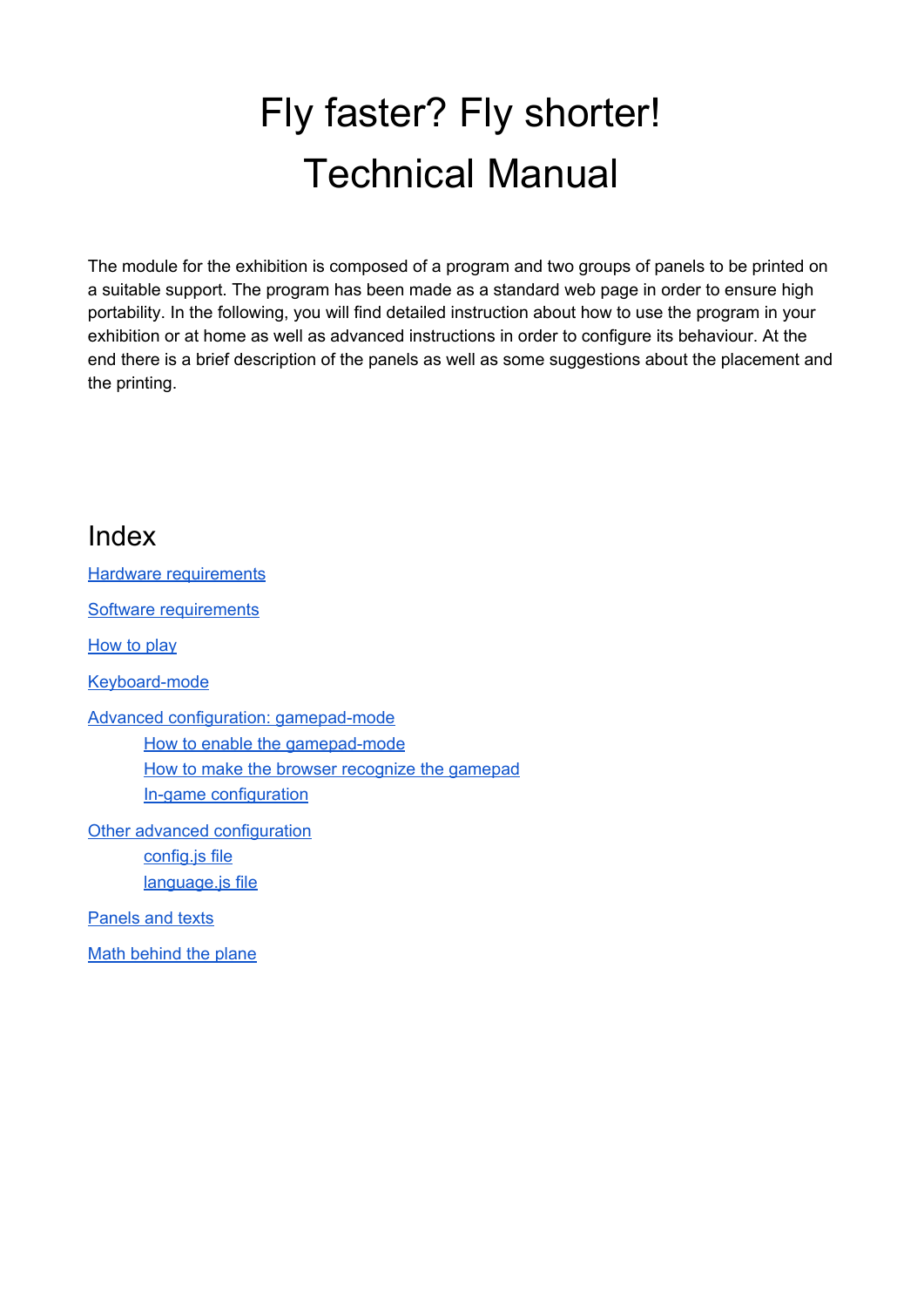# <span id="page-1-0"></span>Hardware requirements

Minimum:

- 2 GHz dual-core processor
- 2 GB RAM
- 3D class video card with 128MB of memory
- resolution at least 1024x768
- keyboard

Recommended:

- 2.5+ GHz dual-core processor
- $\bullet$  4+ GB RAM
- 3D class video card with 512MB of memory or higher
- resolution 1920x1080
- keyboard or gamepads

The software automatically adapt to the available resolution, however the best quality is ensured at 1920x1080.

# <span id="page-1-1"></span>Software requirements

- Google Chrome 59 or higher, Firefox 53 or higher, Opera 46 or higher
- Windows XP or higher, Mac OS X 10.6 or higher, Linux

The program has been made, and is optimized and tested on Google Chrome. The operative system makes no difference provided that it is compatible with Google Chrome. When using the program make sure the browser is in "fullscreen mode" by clicking F11.

To start the program just open with Google Chrome the page "index.html" in the root.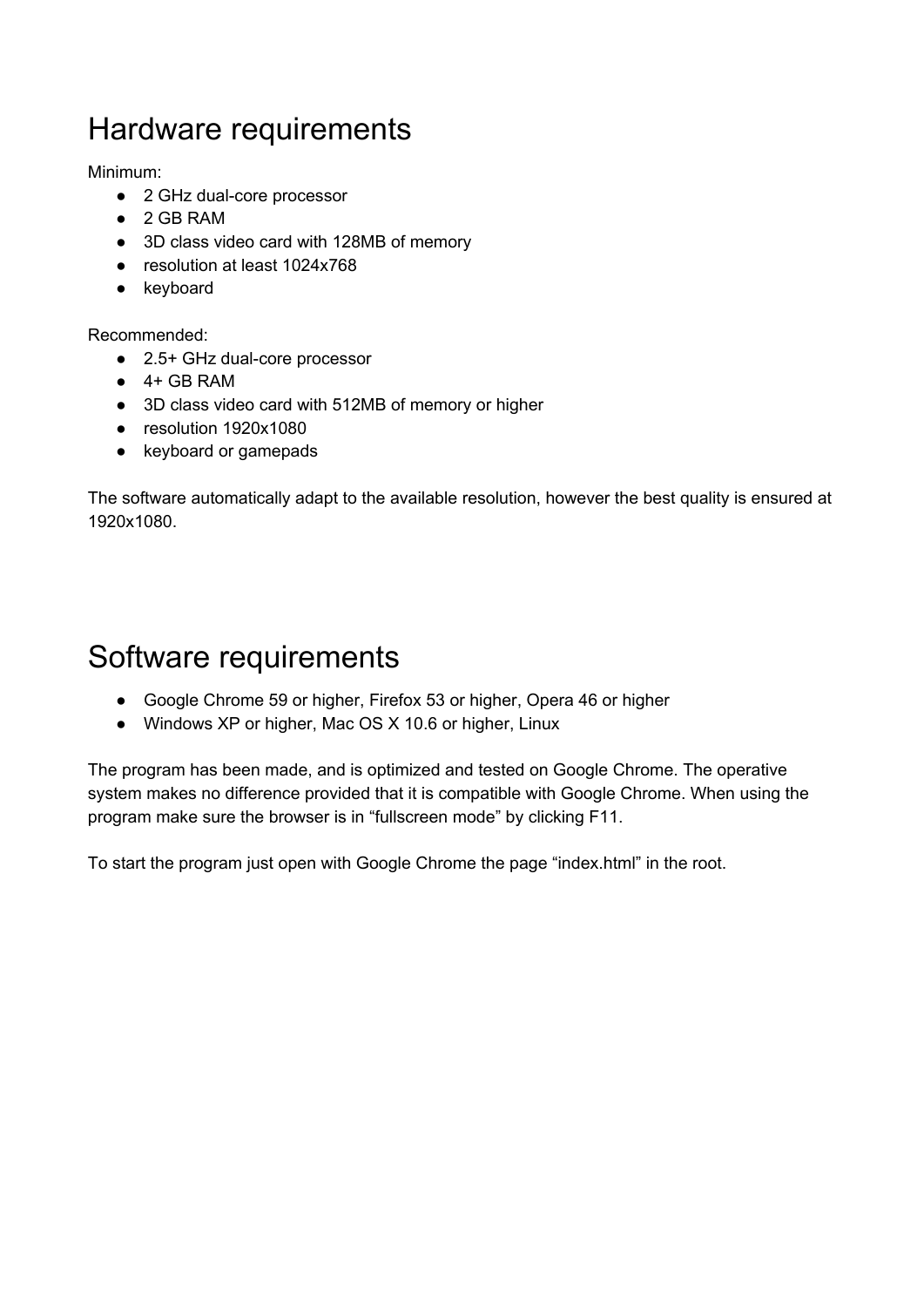# <span id="page-2-0"></span>How to play

#### **Before the game starts**

After the calibration of the gamepad, which appears once when you first open the program, the main part of the code begins. In the first screen you can choose the number of player.

You have then to choose the map where to play the current match. You can choose between Equirectangular, Mercator, Azimuthal equidistant, Gall-Peters, Cubic fuller and Sinusoidal projection.

After this final choice, and a countdown of three seconds, the game begins.



#### **During the game**



You are the pilot of an extremely fast plane which moves across the whole planet Earth. Such a plane moves with fixed velocity: you can't go faster or slower. In order to optimize your journey you shall choose the shorter routes: the geodesics!

Your aim is to pass through six checkpoints in the shortest - and so fastest - way.

In order to have time to plan your route, the game will automatically pause for three seconds after each checkpoint reached. The game ends when the itinerary is completed. The shorter the route, the better!



#### **Some information and tricks**

- The checkpoints are computed randomly, so your performance may vary from match to match. When you are in the 2-player mode, the different checkpoints are at the opposite side of the earth, so it is really a challenge to beat your friend
- **The game begins with the plane already in the right route for the first checkpoint.**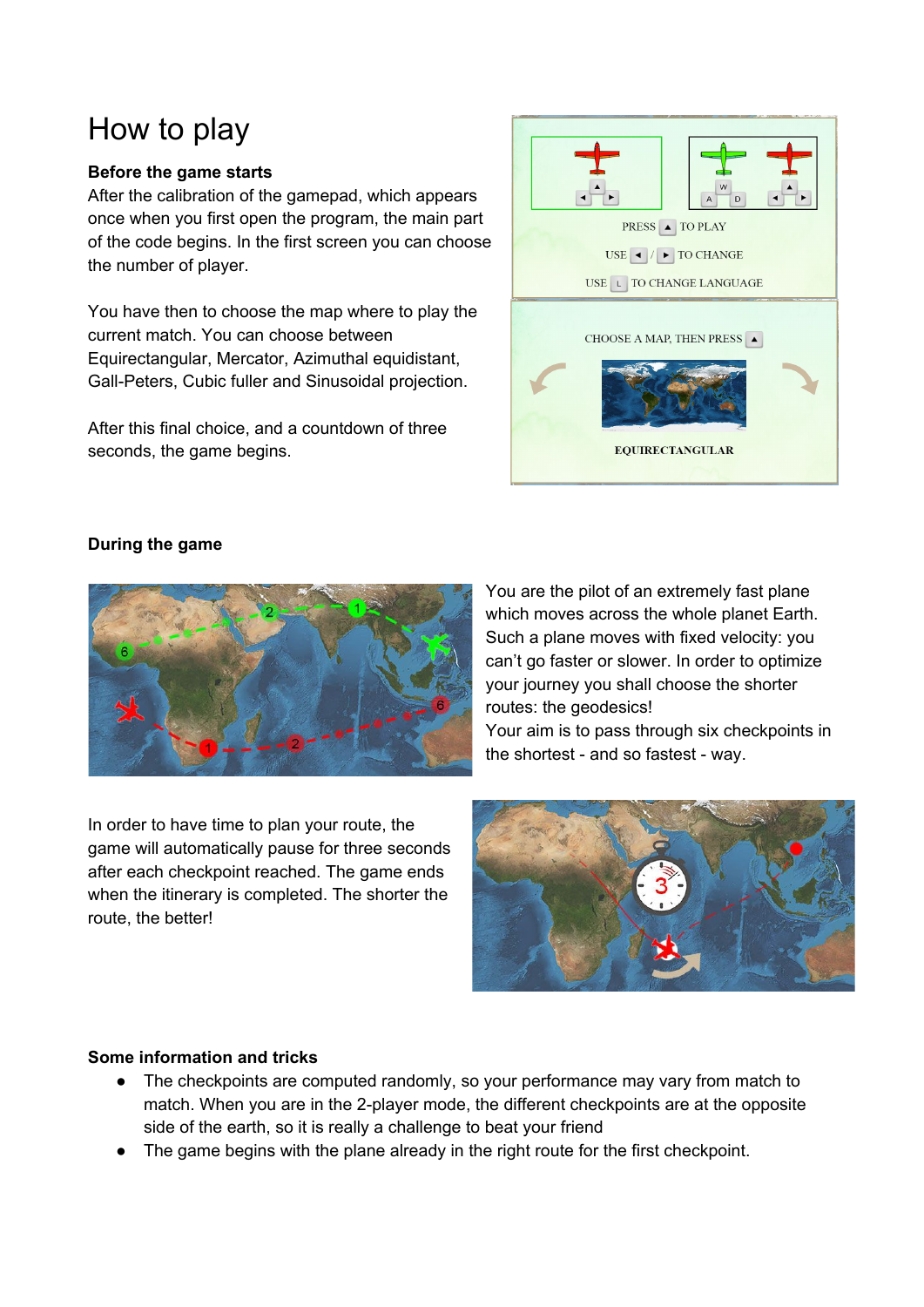# <span id="page-3-0"></span>Keyboard-mode

The Keyboard mode is always enabled and allows up to two players to use the game, the first using the arrow keys and the second using "A" and "D" to turn. In the following a complete list of keys.



| Left    | Red plane turn left                                                                                                              |
|---------|----------------------------------------------------------------------------------------------------------------------------------|
| Right   | Red plane turn right                                                                                                             |
| A       | Green plane turn left                                                                                                            |
| D       | Green plane turn right                                                                                                           |
|         | Change language, cycling between all the possible languages                                                                      |
| G       | Show and hide grid of meridians and parallels                                                                                    |
|         | Show tangent and normal vector instead of the planes                                                                             |
| $\circ$ | Reset the current game                                                                                                           |
| P       | Reset the game and enable colorblind mode-high contrast mode. The planes are<br>substituted by two arrows with different shapes. |

# <span id="page-3-1"></span>Advanced configuration: gamepad-mode

The game can be played also by using gamepads. This has been tested on "Xtreme force shock pad" and similar gamepads, but it should be compatible with all the gamepad supported by the Gamepad API. In particular if your gamepad is recognized by [http://html5gamepad.com/,](http://html5gamepad.com/) then it should work (up to remapping the buttons as explained in this section). Unfortunately such API is still inconsistent across browsers and OSes, for this reason the gamepad support is still in beta for the game.

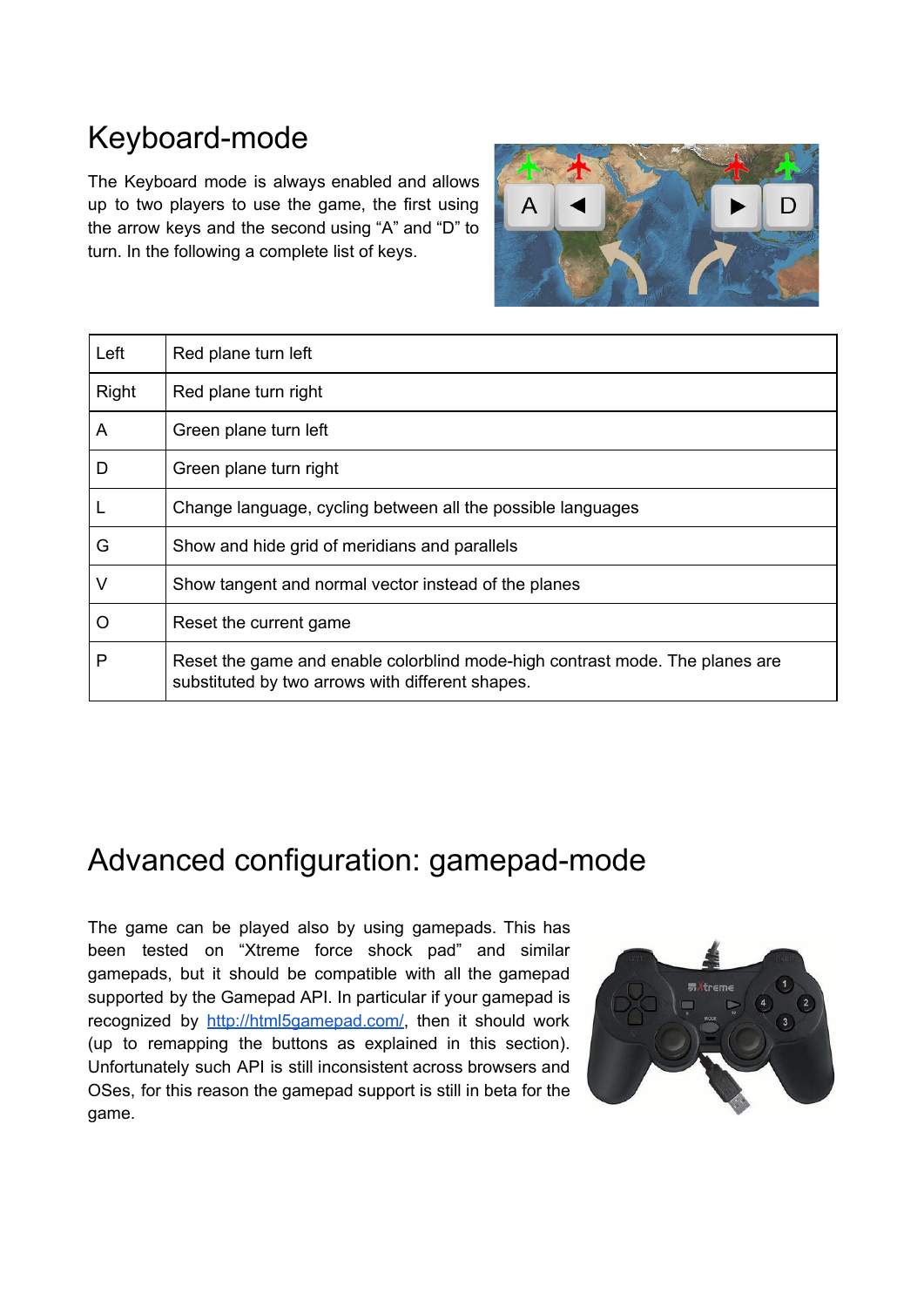# <span id="page-4-1"></span>How to enable the gamepad-mode

This can be done by modifying the config.js file in the "gamepad configuration" section. Here we go through the four possible options

### **● Usegamepad**

By setting Usegamepad=1; in the code, you enable the gamepad support. This means that the game will start with the recognition and calibration procedure and the graphic will use the gamepad logo instead of the keys. The keyboard is always enabled.

### **● Id\_axis**

This identify the number of the axis used for turning. In order to find it you may use [http://html5gamepad.com/,](http://html5gamepad.com/) plugging in the gamepad, turning and putting the same number in the code.

### **● GamepadButtonList**

In order to improve the compatibility with different gamepads, and to allow you to change configuration you can select in this array the code of the button used for all the function of the game, always referring to [http://html5gamepad.com/.](http://html5gamepad.com/) The list of 5 numbers correspond to the functions

[Show and hide grid, Show vectors instead of planes, Return, Reset game, Change language, Switch to colorblind mode].

### **● GamepadVendor**

It may happen that other peripherals are recognized as gamepad. In order to make the program list only for the gamepad you want to use you can put the Vendor ID in this variable. This can be found in [http://html5gamepad.com/.](http://html5gamepad.com/) Putting the number -1 disable this feature.

# <span id="page-4-0"></span>How to make the browser recognize the gamepad

Unfortunately this strongly depends on your OS and Browser, together with the type of gamepad you are using. Plugging in the gamepads and opening chrome should do the trick.

### **Why isn't my gamepad showing up? Some things to check:**

- Is the device plugged in / connected via bluetooth?
- Press some buttons. On some devices, only certain buttons will wake up the gamepad API (the shapes on PS3 controllers, for instance)
- Close other apps that may be using the gamepad
- Check that the variable "Usegamepad" is set to 1 in the file "gamepad.js"
- Restart your web browser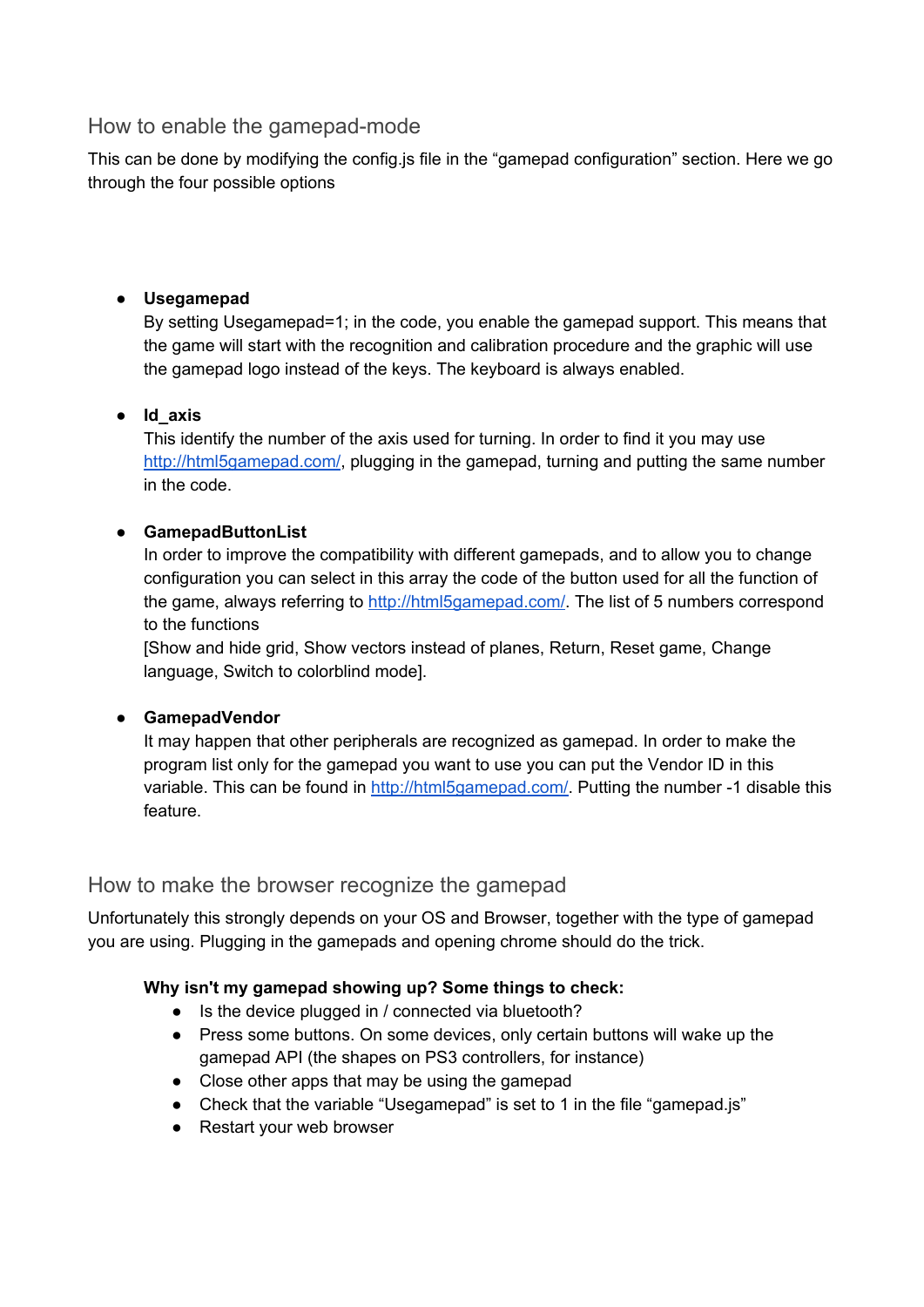### <span id="page-5-1"></span>In-game configuration

- **Step 1 - check**. When gamepad support is enabled, the first screen of the game can be used as a check that your gamepads are recognized. Press one of the buttons on the list until you see the text "Enabled" under both sides, then turn right with both the gamepads at the same time to go to step 2.
- **Step 2 - calibration**. On some old gamepads a calibration could be necessary. The only important thing to do in this step is not to turn with the gamepads. After three second the calibration is completed and the game will start.

# <span id="page-5-2"></span>Other advanced configuration

# <span id="page-5-0"></span>config.js file

In this file it is possible to set some configuration of the program.

#### **● ShowInstructions=1;**

By setting this variable to 1, his enables the short tutorial which is shown at the beginning of each game.

#### **● FixedZoom=-1;**

This allows to select a fixed zoom for the viewport of the program. "1" corresponds to 1920x1080, and any other number is just a multiplier for this viewport. "-1" enables the auto-resize of the viewport, to fit the screen of the viewer.

#### **● PlaneMode=0;**

0 will show planes in the game, while 1 will show vectors. It is possible to change this setting by using the keyboard or the buttons on the pads.

#### **● Language=2;**

This allows to set the default language in which the program will start. 1 is English, 2 is Italian, 3 is French and 4 is Esperanto.

#### **● HighContrast=0;**

This mode uses high-contrast planes and is designed for colorblind users. The planes are substituted by two different type of arrows.

#### **● LengthPath=6;**

This allows you to change the number of checkpoints.

#### **● LowRes=0;**

By setting this variable to 1, it allows you to enable the low resolution mode